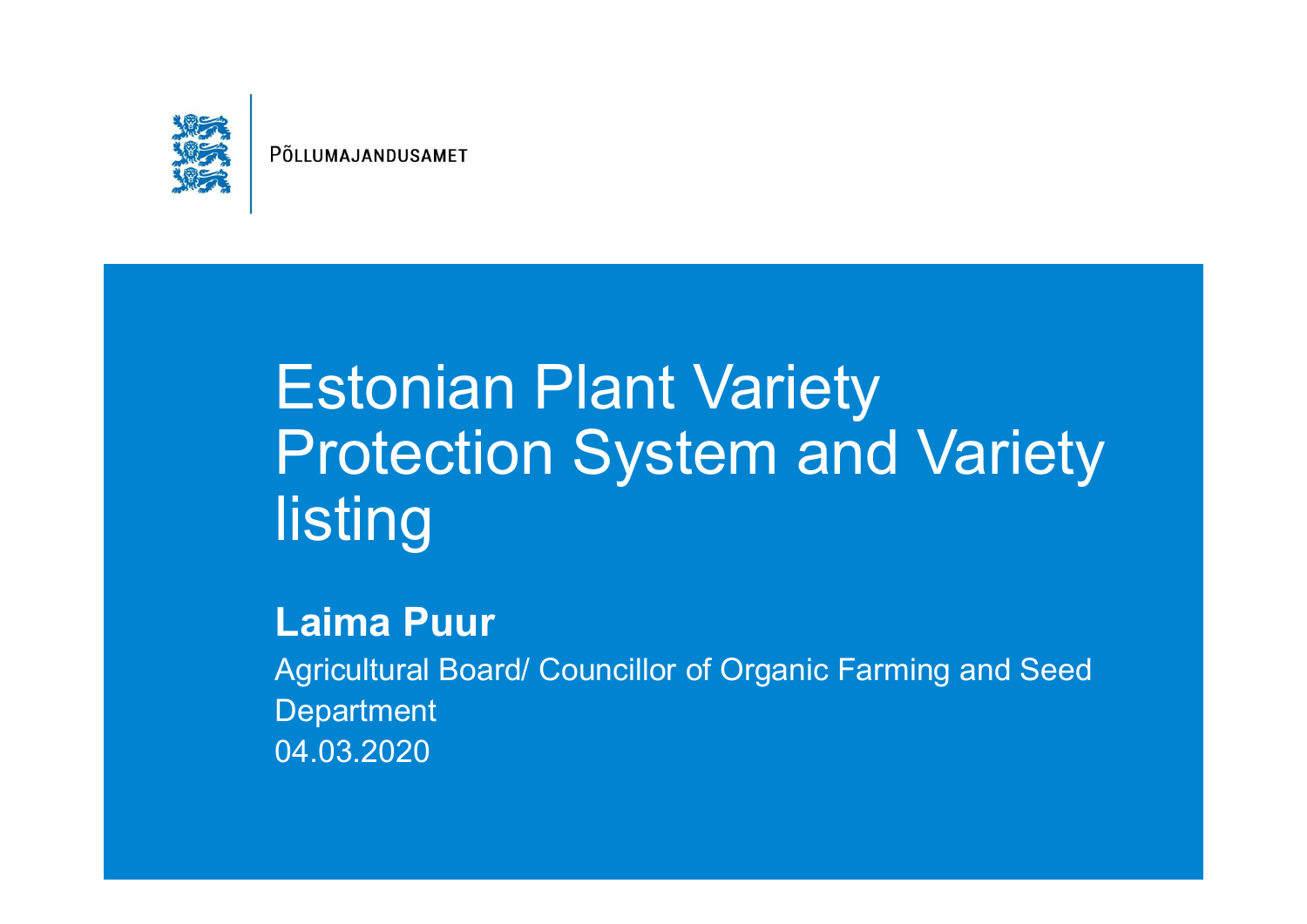## **Background**

The Estonian system of plant variety rights was established in 1994, when the Plant Variety Rights Act entered into force

Since 24 September 2000 Estonia has been a member of The International Union for the Protection of New Varieties of Plants (UPOV)

Since 1 May 2004 there are two plant variety rights systems in **Estonia**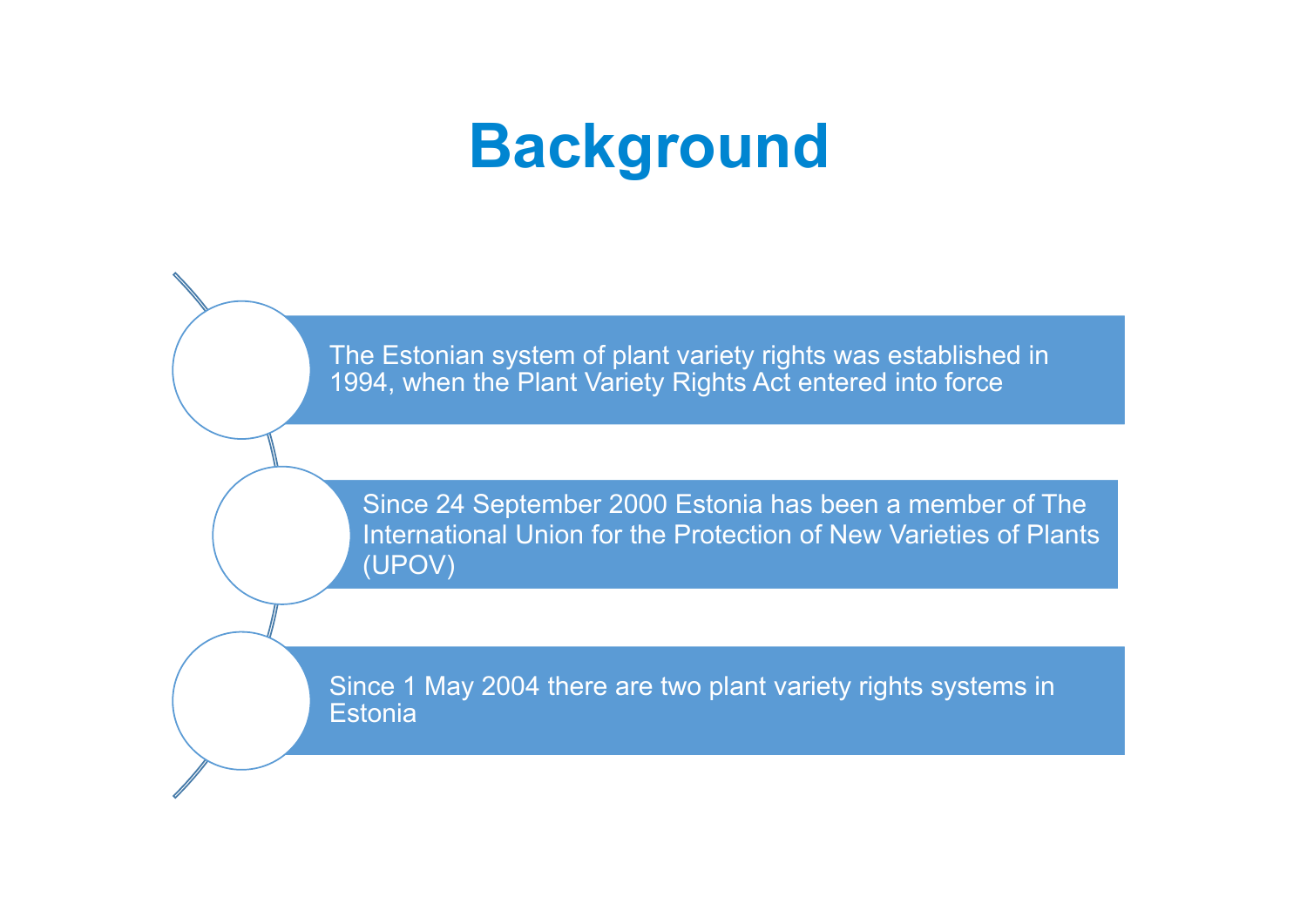### **DUS examination**

DUS tests are carried out in the Viljandi Variety Testing Centre of Agricultural Research Centre:

- •*Avena sativa* L. (spring)
- •*Galega orientalis Lam.*
- •*Hordeum vulgare* L. (spring)
- •*Lupinus polyphyllus Lindl*.
- •*Phalaris arundinacea* L.
- •*Pisum sativum* L.
- •• Triticum aestivum L. (spring)

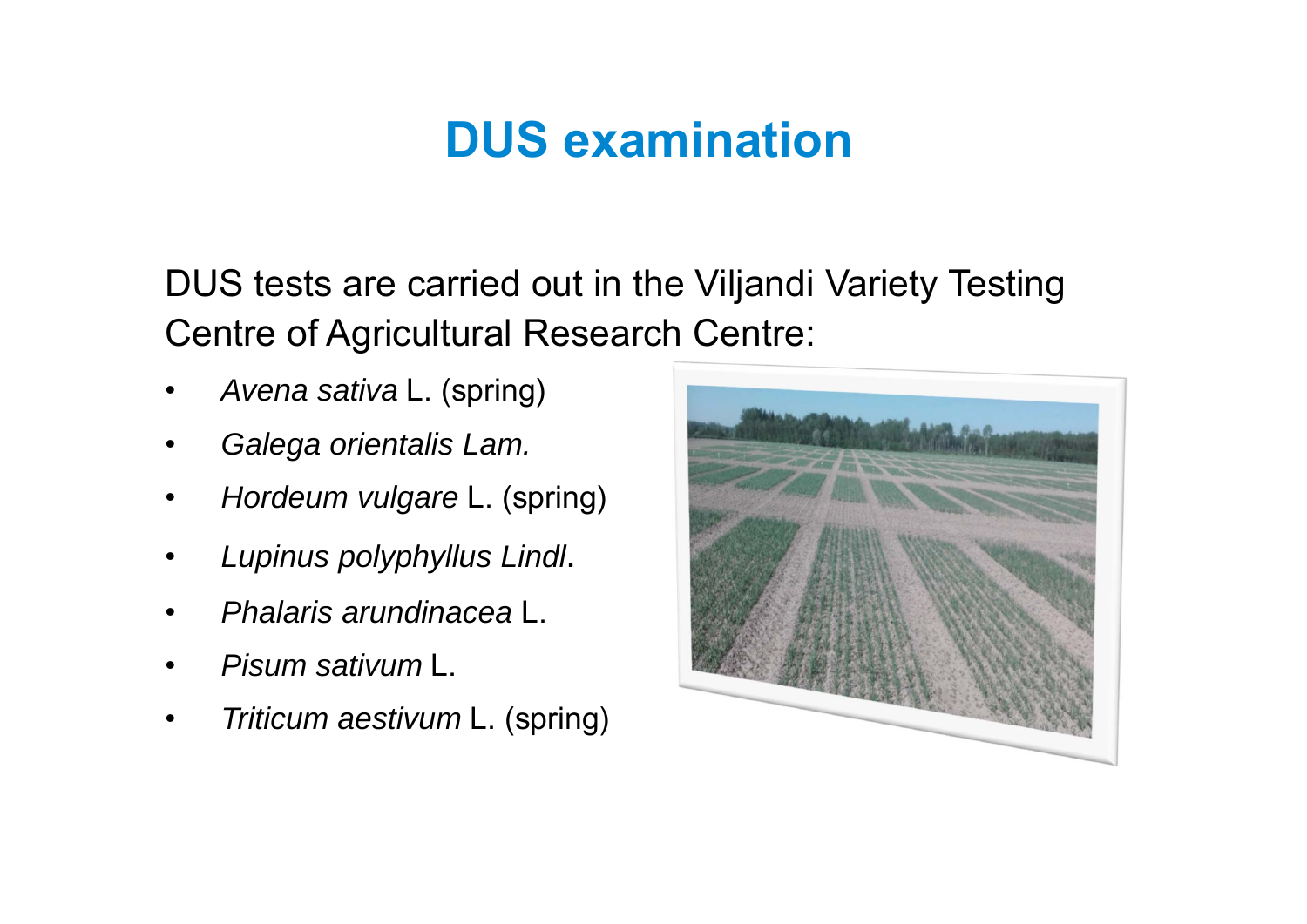### **VCU examination**

#### **Agricultural Research Centre:**

- •Viljandi Variety Testing Centre
- •Võru Variety Testing Station
- •Kuusiku Variety Testing Centr
- $\bullet$ **Estonian Crop Research Institute** (contract partner)

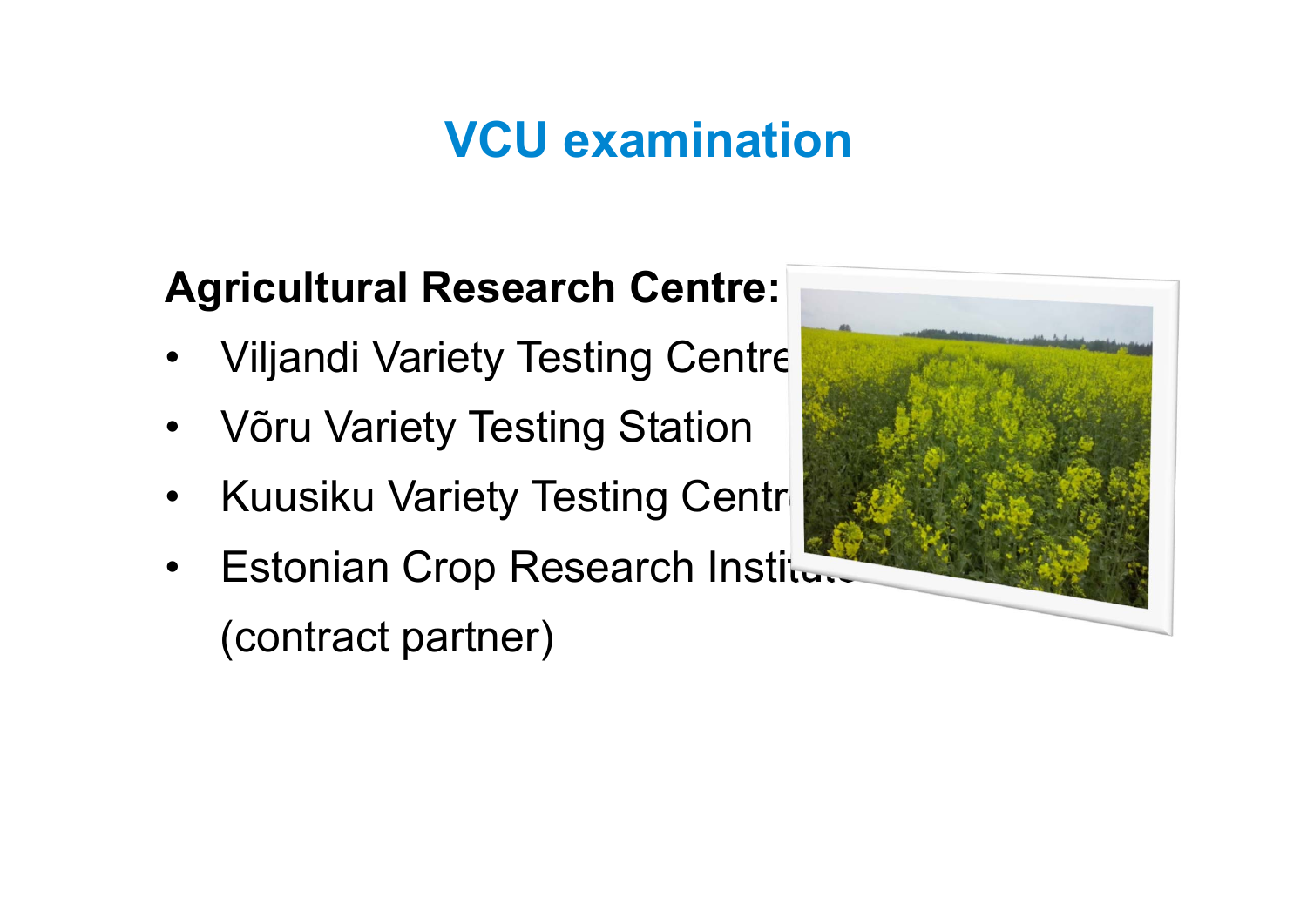#### **National List and protected plant varieties in 2009-2019**

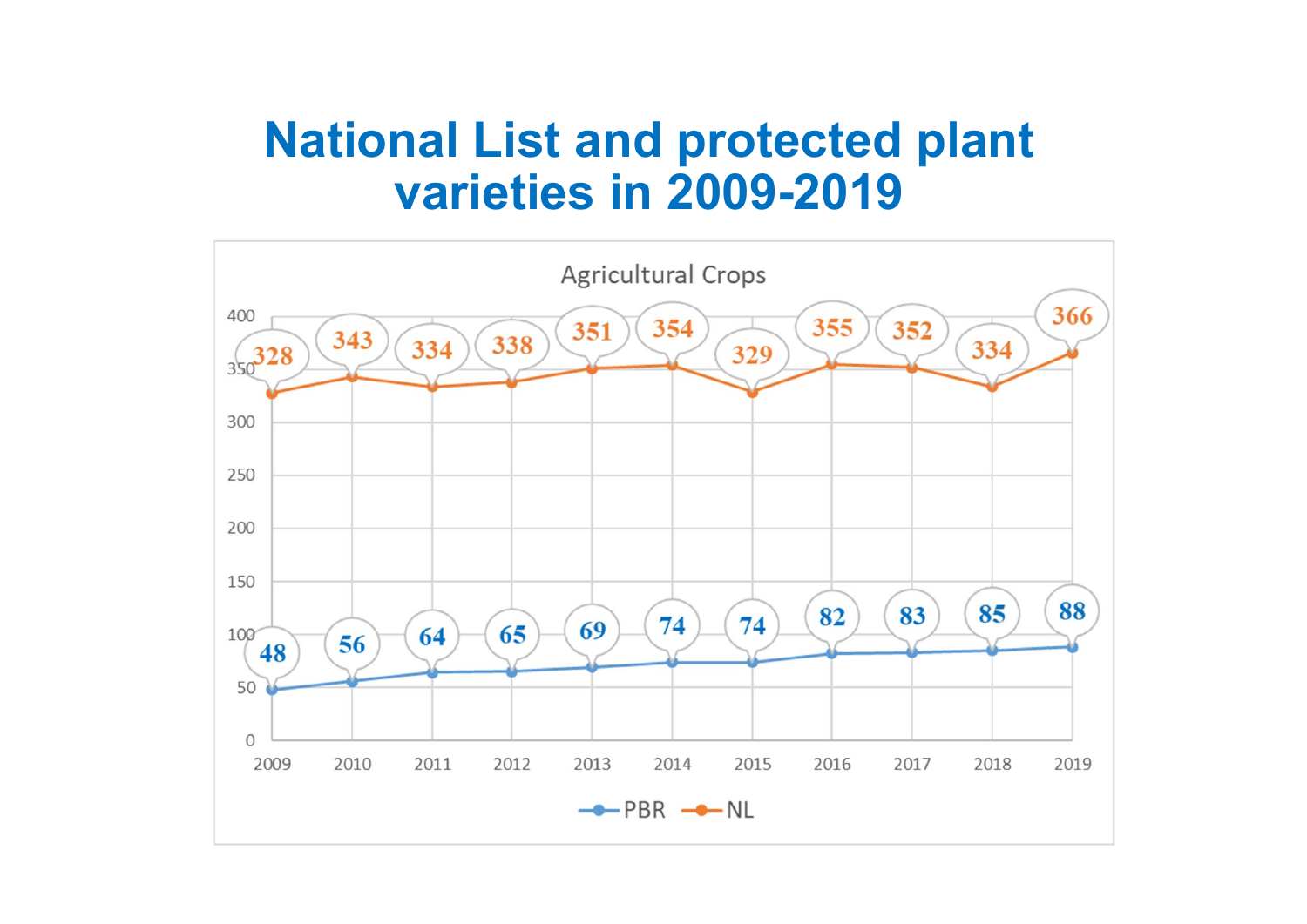### **Varieties of EE or EU origin in the National List**

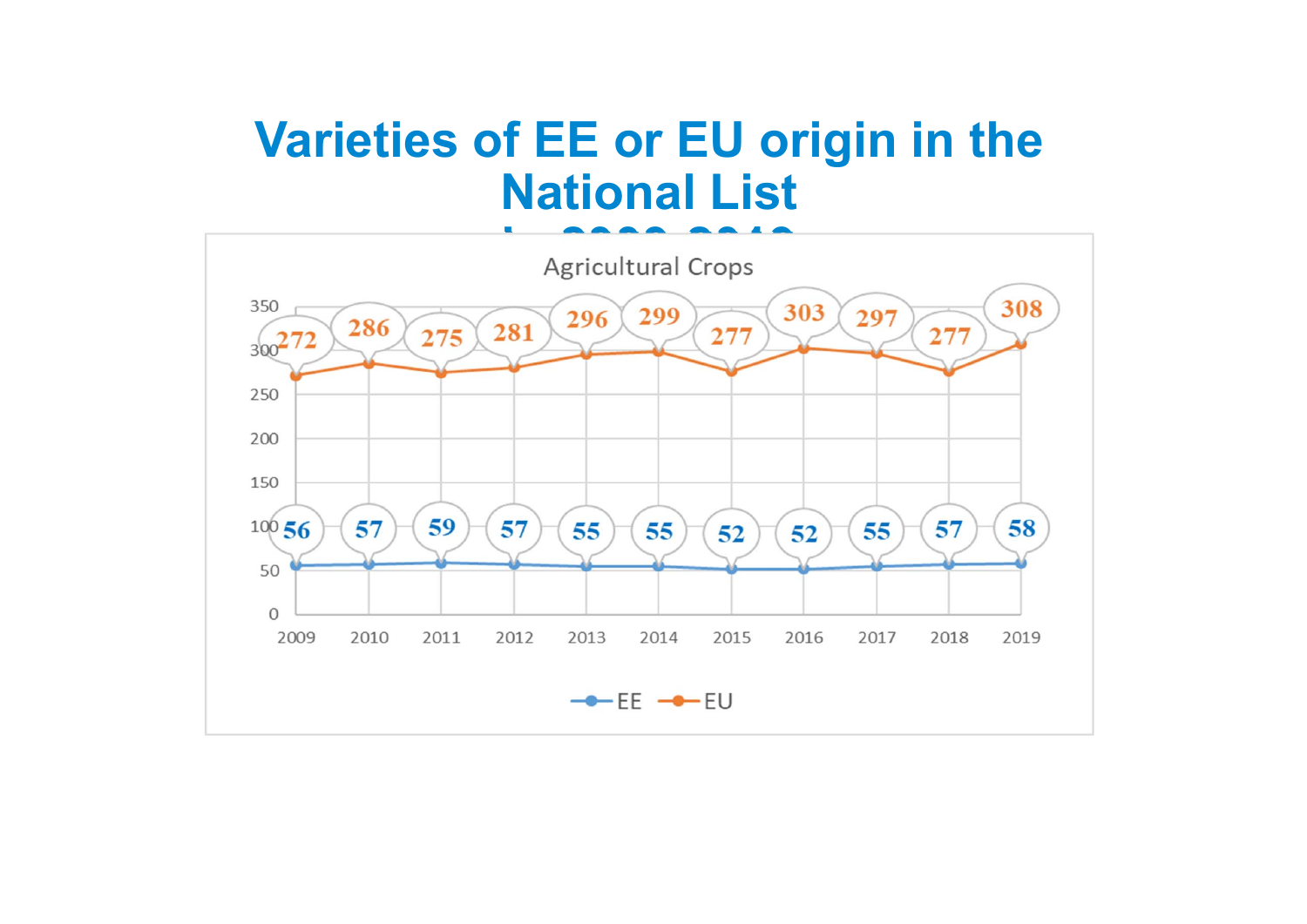#### **EE or EU varieties under PVR in 2009-2019**

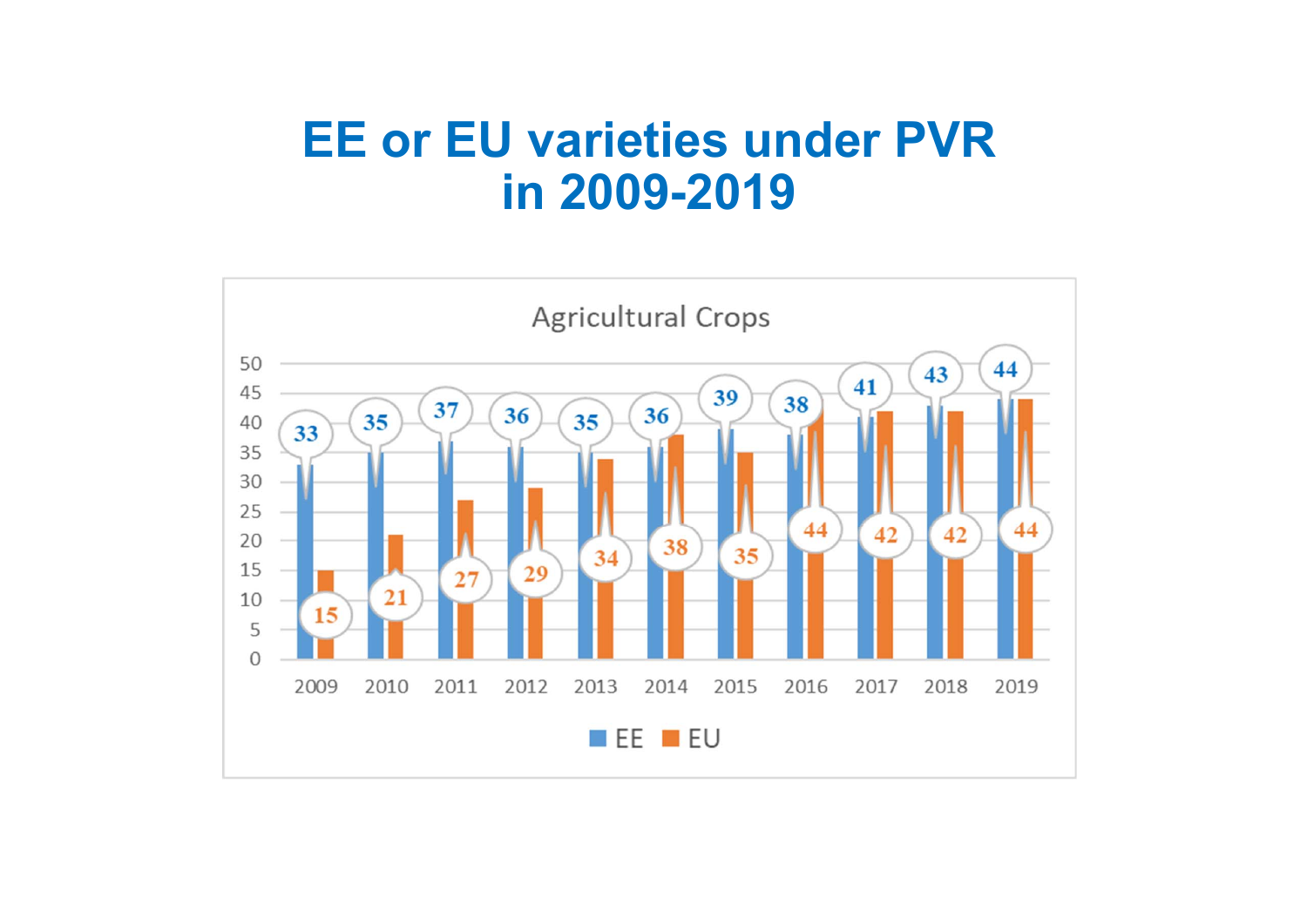### **Long-term listed EE varieties**

- $\bullet$ *Secale cereale L.*'Sangaste'- since 1949
- *Phleum pratense* L. 'Jõgeva 54'- since 1952
- $\bullet$ *Vicia faba* L. 'Jõgeva'- since 1956
- $\bullet$ *Trifolium hybridum* L.'Jõgeva 2'- since 1957
- $\bullet$  *Trifolium pratense* L.'Jõgeva 443' ja 'Jõgeva 205'- s. 1960
- $\bullet$ *Trifolium repens* L.'Jõgeva 4'- since 1960
- $\bullet$  *Festuca pratensis Huds*. 'Jõgeva 47'- since 1960
- *Melilotus alba*L*.'*Kuusiku 1'- since 1961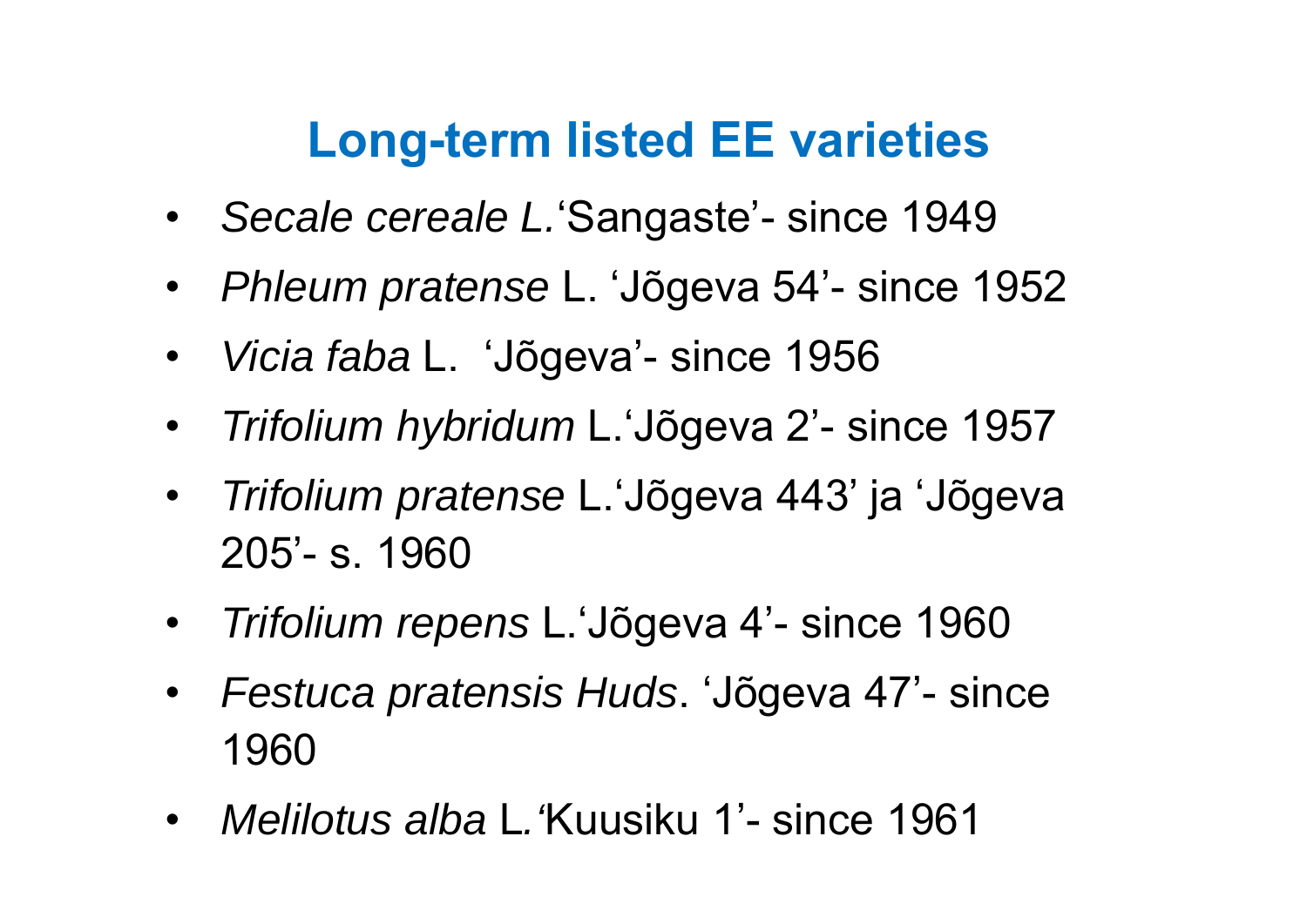## **Long-term EE varieties under PVR**

- 25 years: *Secale cereale* L. 'Elvi', *Avena sativa* L. 'Jaak', *Hordeum vulgare* L.'Anni', *Galega orientalis* Lam. 'Gale'
- 21 years: *Pisum sativum* L. 'Herko' and 'Valma'; *Trifolium repens* L. 'Tooma', *Phleum pratense* L. 'Tia' and 'Tika', *Poa pratensis* L. 'Esto', *Phalaris arundinacea* L. 'Pedja' and *Festuca rubra* L. 'Kauni'
- 20 years: Solanum tuberosum L. 'Juku', 'Anti', 'Piret', *Medicago sativa* L.'Karlu', *Trifolium pratense* L 'Varte' ja 'Ilte'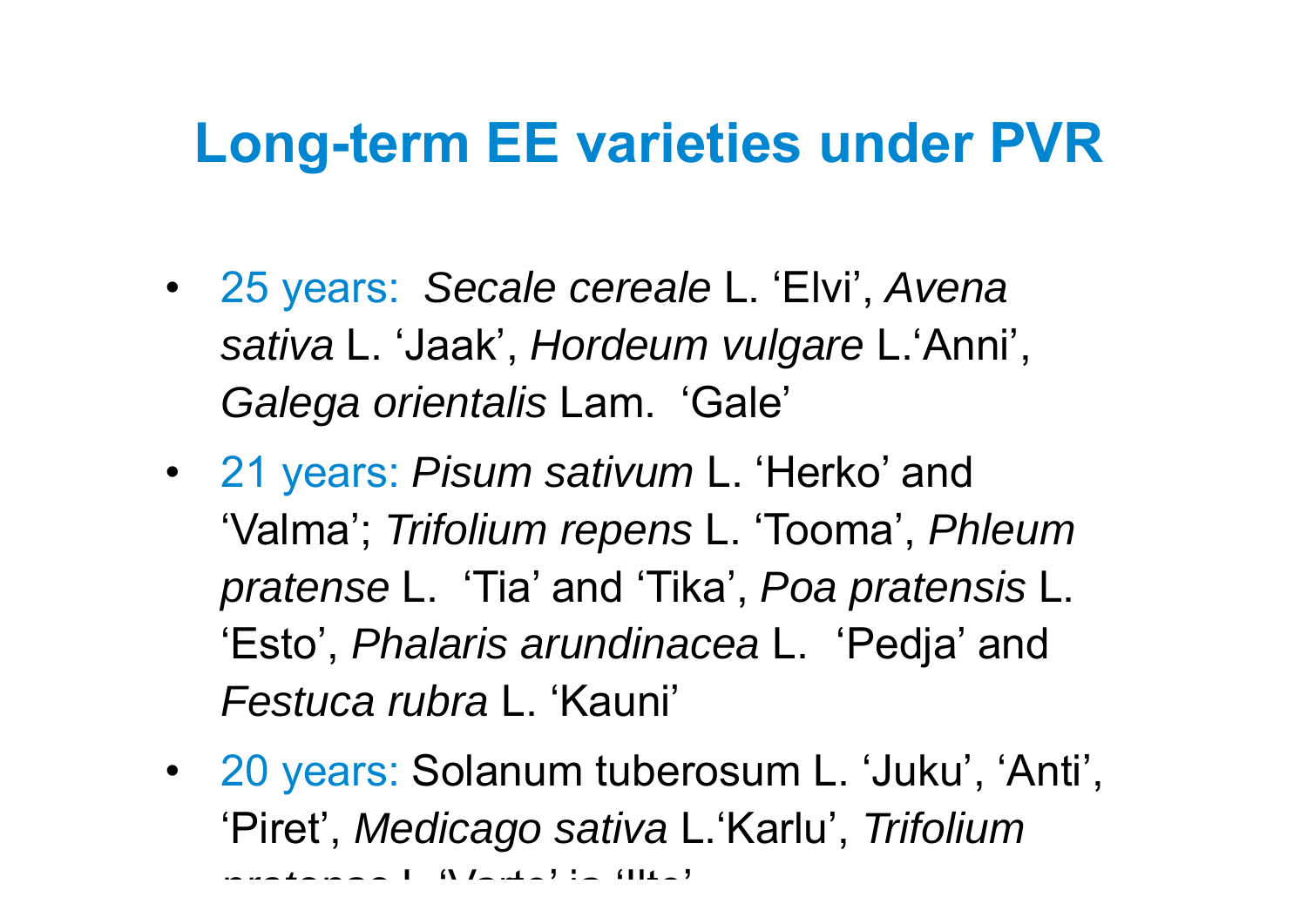#### **Register of Varieties https://portaal.agri.ee/avalik/#/sort**



1215

**KWS** 

**COANIDIALALIA** 

Julius

LP03 1056-1

PÕLLUMAJANDUSAMET

| <b>Maaparandus</b>          |                               | <b>Mahepõllumajandus</b>                         | <b>Taimekaitse / Plant protection</b> |                       |          | Väetiseregister              |   | <b>Taimetervise register</b> | <b>Sordid</b>                |
|-----------------------------|-------------------------------|--------------------------------------------------|---------------------------------------|-----------------------|----------|------------------------------|---|------------------------------|------------------------------|
| Sordid                      |                               |                                                  |                                       |                       |          |                              |   |                              |                              |
| <b>SRID</b><br>$\triangleq$ | <b>Klient</b><br>$\triangleq$ | Sordi nimi<br>÷<br><b>Sordinime</b><br>ettepanek | Aretusnumber $\triangleq$             | Grupp<br>$\triangleq$ | Kultuur  | Registreerimine $\triangleq$ |   | Sordileht $\triangleq$       | Sordikaitse $\triangle$      |
|                             |                               |                                                  |                                       | A                     |          |                              | ₩ | $\mathbf v$                  | $\boldsymbol{\triangledown}$ |
| 3012                        | LANTMÄNNEN<br>SW SEED SIA     | Armin                                            | <b>SWA 16065</b>                      | Põllukultuur          | Suvioder |                              |   | Menetluses /<br>Application  |                              |
| 2434                        | LANTMÄNNEN<br>SW SEED SIA     | Alma                                             | <b>SWA 13048</b>                      | Põllukultuur          | Suvioder |                              |   | Menetluses /<br>Application  |                              |

Põllukultuur

Talinisu

Sordilehes /

 $D$  a minimum of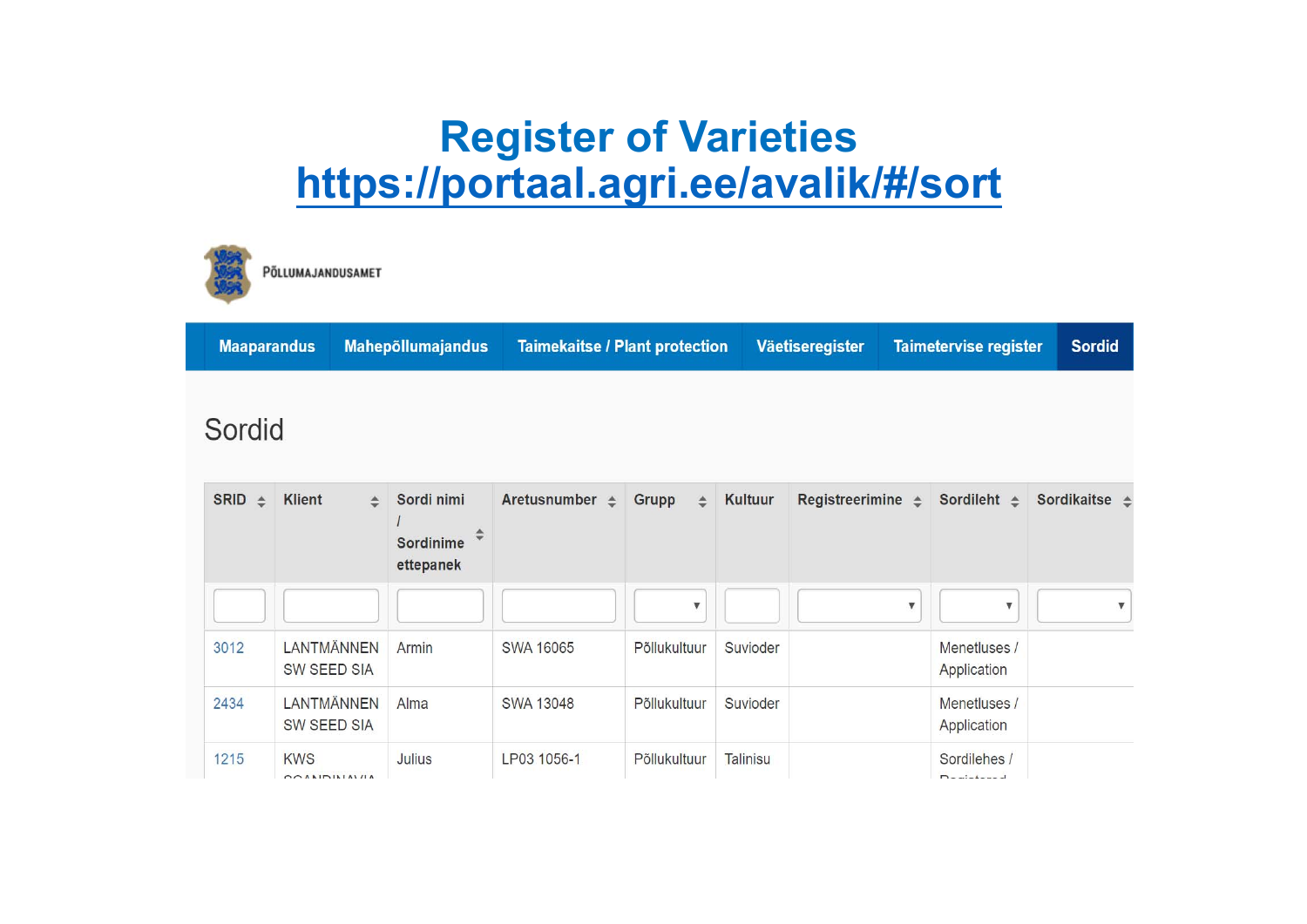## **Notification of International Organizations**

EU Commission Variety List Notifications, quarterly

CPVO

Variety List and Plant Variety Rights Notifications, quarterly

UPOV

Annual statistical report on plant variety rights

OECD

Variety List Notifications, twice a year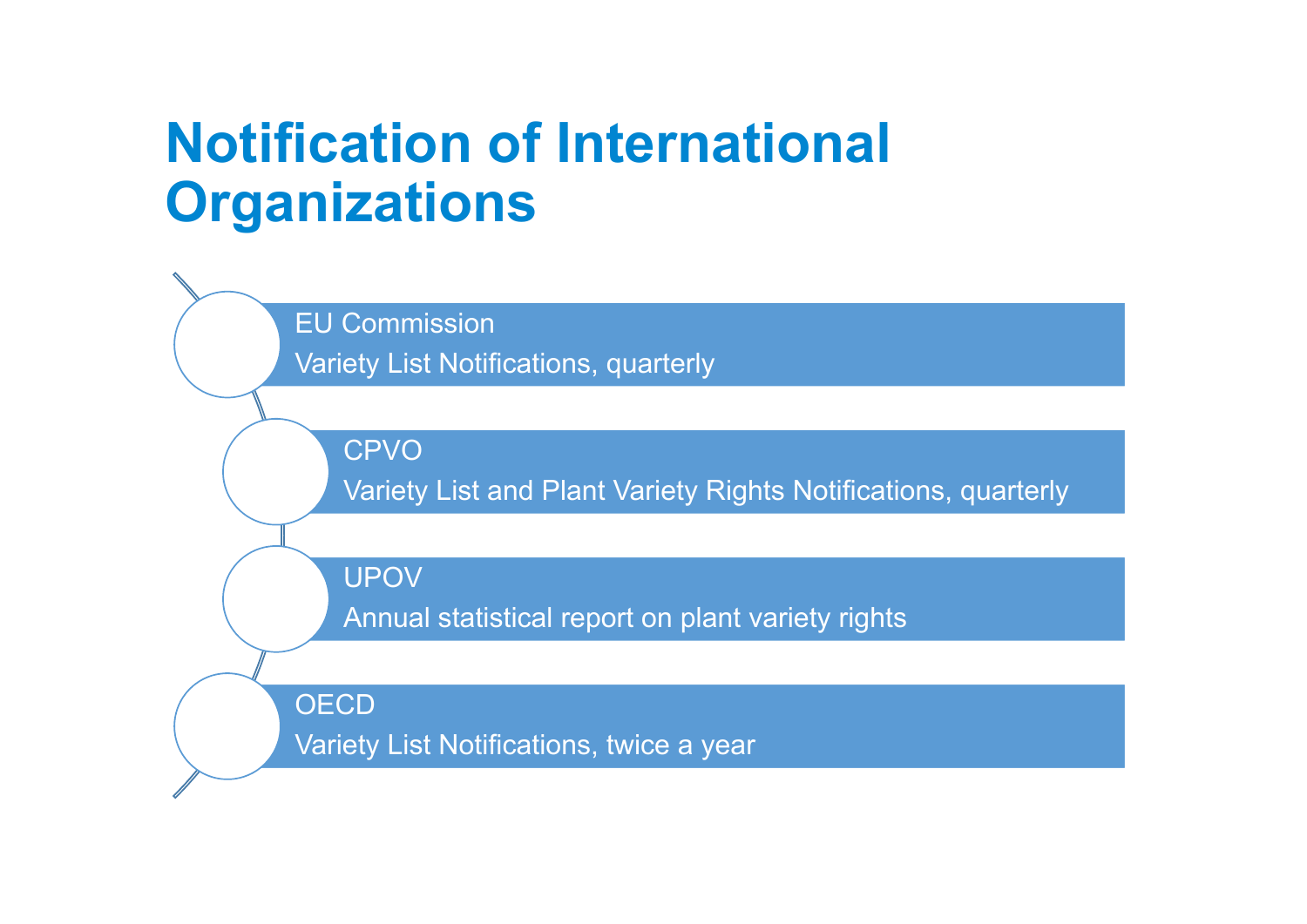

https://www.agri.ee/et/2020-rahvusvahelinetaimetervise-aasta

http://www.fao.org/plant-health-2020